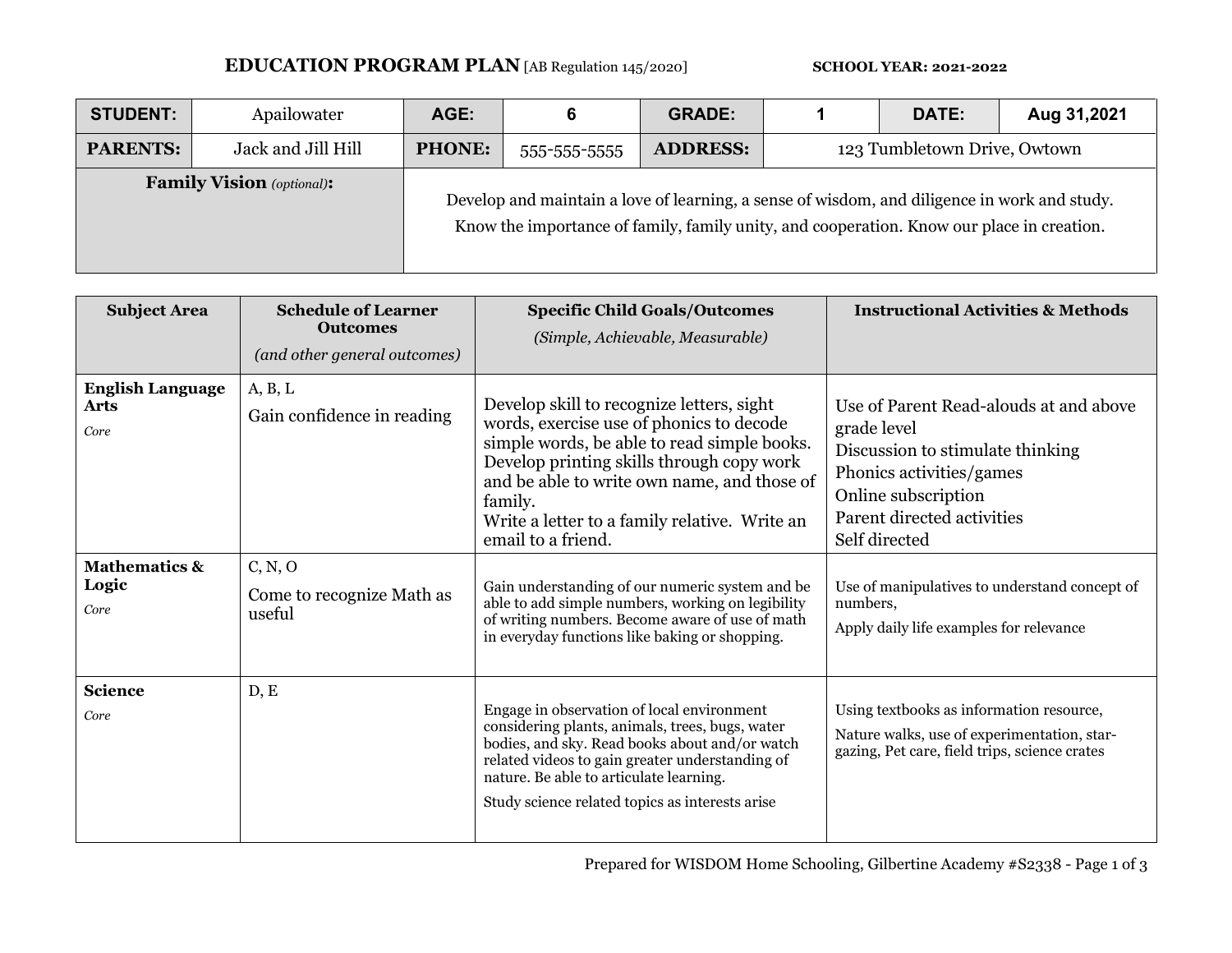| <b>EDUCATION PROGRAM PLAN</b> [AB Regulation 145/2020]<br><b>SCHOOL YEAR: 2021-2022</b> |                                                  |                                                                                                                                                                                                                                                                           |                                                                                                                                                                                                                                                |  |
|-----------------------------------------------------------------------------------------|--------------------------------------------------|---------------------------------------------------------------------------------------------------------------------------------------------------------------------------------------------------------------------------------------------------------------------------|------------------------------------------------------------------------------------------------------------------------------------------------------------------------------------------------------------------------------------------------|--|
| <b>Social Studies</b><br>Core                                                           | F, G, H, M<br>Become intrigued with the<br>world | Understand own family tree, where home is,<br>geographically, and where relatives live,<br>considering time and distance involved to visit<br>them. Study of our country's shape, and<br>names and position of provinces.                                                 | Map reading, mapping skills, Stories<br>(historical fiction), hearing stories from<br>family                                                                                                                                                   |  |
| <b>Physical</b><br><b>Education</b>                                                     | J, K,<br>Have fun & be healthy                   | Spend time in active play to maintain good<br>health and clear thinking. Participation in<br>team sports will help develop a sense of<br>cooperation, group effort, and<br>accomplishment.<br><b>Explore healthy living</b>                                               | Play,<br>sports,<br>meal planning,                                                                                                                                                                                                             |  |
| <b>Home Economics,</b><br><b>Industrial Arts</b>                                        | I, K, Q, C, E, N, P, Q<br>Enjoy responsibility   | Junior will help with household chores and<br>recognize the importance of an orderly and<br>tidy home. Also will learn to assist in simple<br>meal preparation.                                                                                                           | Chores, Helping with food prep, help with<br>household chores, simple building projects                                                                                                                                                        |  |
| Art/Music                                                                               | L,<br>Love music & art                           | Will be able to recognize differences in music<br>genres, experiment with a variety of<br>instruments (piano, guitar, ukulele, recorder)<br>and embark on simple instruction.<br>Exercise dexterity in drawing and coloring,<br>expressing own artistic expression.       | Music lessons, (instructor driven, internet<br>resources)<br>Art classes, time spent creating and<br>experimenting                                                                                                                             |  |
| Character and/or<br>Religion                                                            | H, I, J, P, Q, R, S, T                           | Will recognize the value of good character,<br>differentiating between good and bad, and<br>learning to make good choices.<br>Participate in the family's religion/faith<br>expression and begin to understand the<br>reasoning to help form own foundation of<br>belief. | Scripture reading, video stories,<br>discussion, and exposure to books<br>exemplifying moral and upstanding/heroic<br>people.<br>Sharing of faith perspectives of own family<br>and others through simple discussion.<br>[tab to add subjects] |  |
|                                                                                         |                                                  |                                                                                                                                                                                                                                                                           |                                                                                                                                                                                                                                                |  |